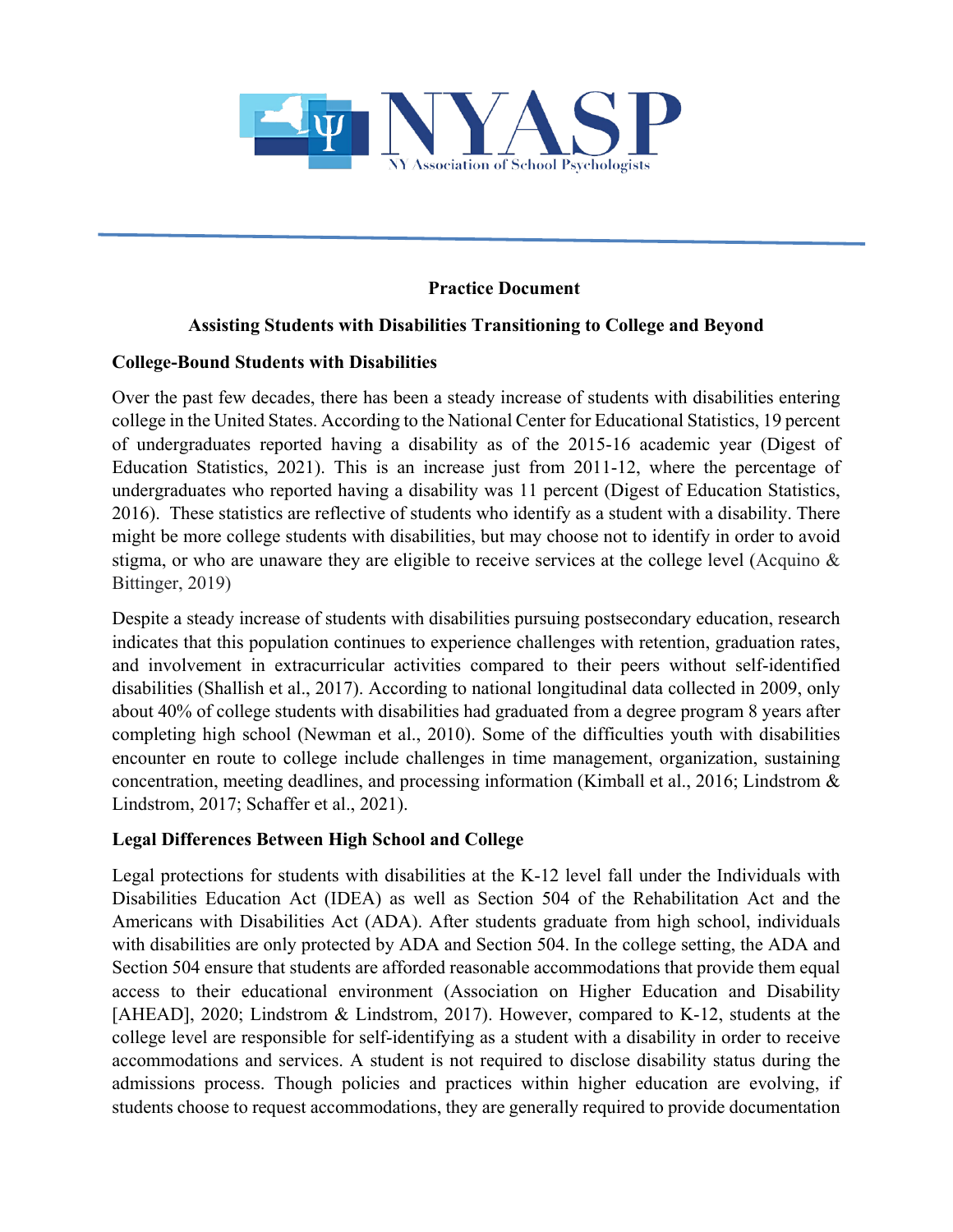to the college's disability services department that provides information about their disability, functional limitation(s), and need for certain accommodations (U.S. Department of Education, 2011).

## **Transition-Planning Requirements for Students with Disabilities**

New York State has specific transition planning requirements for students with disabilities to promote positive post-secondary outcomes. Transition services are a coordinated set of activities put in place to improve a student's achievement and/or functioning in order to support their progression from school to post-graduation endeavors. The goal of transition planning is to help students identify their post-secondary goals so that opportunities and support can be provided while they are in school to help students achieve their goals. Post-secondary goals may include work and career, continuing education/learning, and community participation.

New York State outlines specific transition requirements. Once the student turns 15 years old, their Individual Education Program (IEP) must include measurable post-secondary goals and recommendations for transition services and activities. The IEP also must be updated annually thereafter. The New York State Education Department (NYSED) indicates the student's IEP must include the following:

- Measurable postsecondary goals in the areas of training, education, employment and, where appropriate, independent living skills. These goals must be based on age-appropriate transition assessments
- The student's needs as they relate to transition from school to post-school activities, including the courses of study to be provided to the student to reach those goals
- Annual goals that document the knowledge/skills the student is expected to achieve that will incrementally prepare them to meet the post-secondary goals
- Transition services/activities the student will need to facilitate their movement from school to post-school activities (NYSED, 2011)

In addition to IEP requirements, transition services also govern the IEP process. Students must be invited to CSE meetings when transition goals and services are to be discussed. Additionally, any agency likely responsible for the provision or payment of transition services must also be invited, with parental consent or student consent if the student is 18 or older. Such entities might include educational, vocational rehabilitation, employment, training, social services, and health services agencies (US Department of Education, 2020). Steps must also be taken by the school to involve responsible agencies who do not attend the meeting.

Federal law requires that, prior to a classified student's exit from school either by graduation or aging out, a student exit summary is established. The exit summary should be developed to help the student access reasonable supports and/or accommodations in postsecondary education, work, the community, and/or as a means of accessing adult services as needed. The exit summary should include student strengths and preferences, skills and abilities, as well as limitations and needs. It should also include recommendations developed to ensure the student's transition to adult functioning in the areas of living, learning, and working.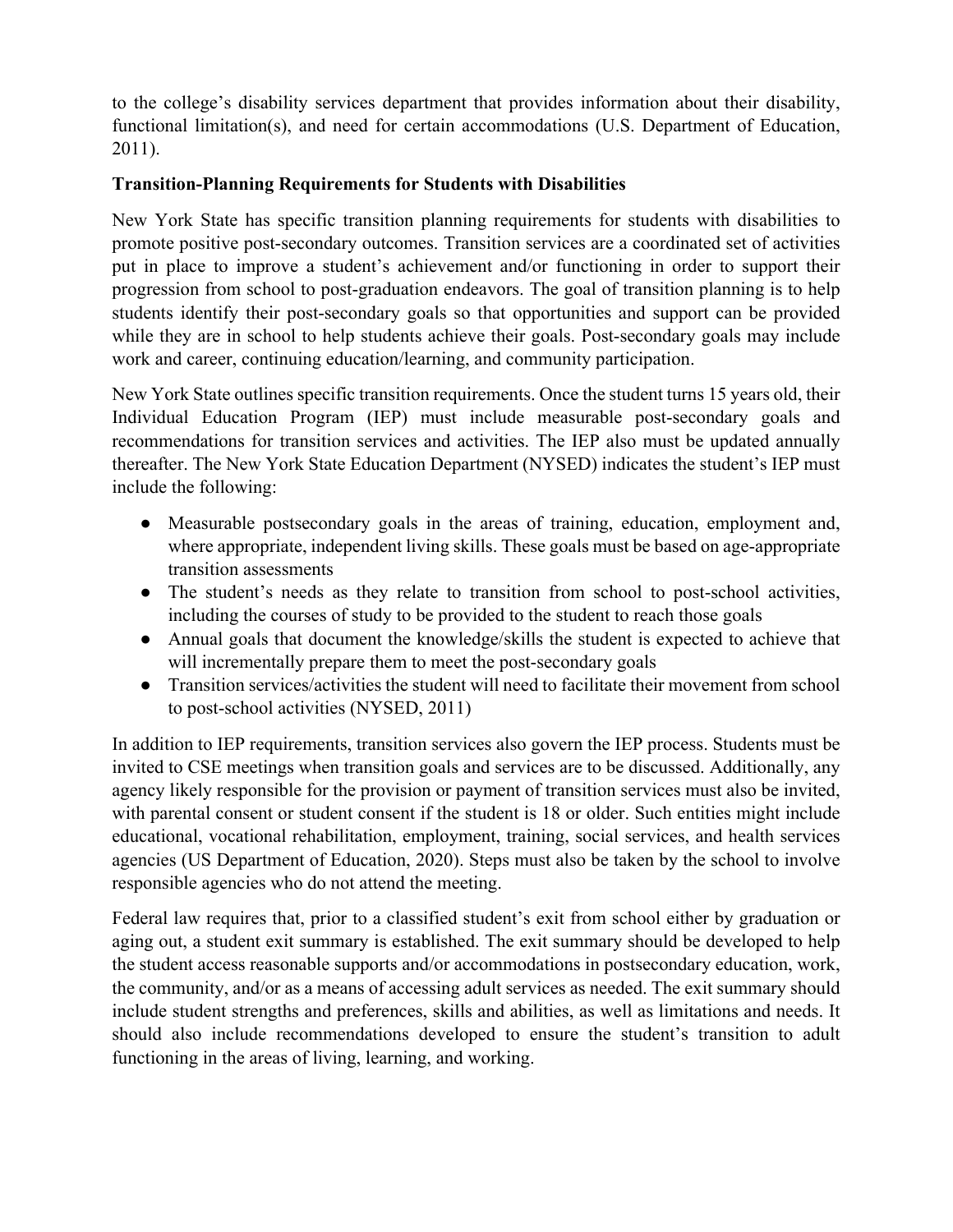The following key factors are recommended so that the student's transition is smooth and successful:

- The results of age-appropriate transition assessments provided to the student
- Engagement of the parent and student as partners so that the parents' concerns for the education of their child and the student's needs, strengths, preferences and interests are considered and documented
- Collaboration with participating state and community agencies to provide the student with appropriate services that will assist the student to meet their post-school goals
- Instruction toward the career development and occupational standards (CDOS)
- Opportunities for career development activities, including in-school and out-of-school job training and career and technical education (CTE) coursework in order to enhance employment opportunities and outcomes for the student (NYSED, 2011)

## *The School Psychologist's Role in Transition-Planning*

Given their ability to help children learn, grow, and succeed throughout their lifespan, a school psychologist can be a great ally for prospective college students with disabilities, especially when it comes to assisting them in accessing appropriate accommodations in college and on admittance exams (Kellems et al., 2016; Wilczenski et al., 2017). Moreover, school psychologists have a responsibility to be knowledgeable about transition-related supports and may be able to assist students with disabilities in identifying existing documentation in their education records, such as psychological testing, that may help them obtain their accommodations in college and on college admissions exams (Ducharme et al., 2020; U. S. Department of Education, 2011).

# *Evaluation Considerations*

During transition planning, it is recommended that school psychologists provide insight as to how the student's disability has historically impacted the youth's academic and everyday functioning and how it may continue to do so beyond high school (Ducharme, 2020; Kellems et al., 2016). Moreover, school psychologists may be able to elaborate on how a student's accommodations on college entrance exams may help them succeed in light of their learning and behavioral deficits (Kellems et al., 2016). School psychology evaluations may be helpful in showing which, if any, accommodations are needed on admittance exams, because these evaluations contain detailed information on how a youth's disability impacts their learning (Benson et al., 2019; Benson et al., 2020; Ortiz et al., 2010).

Comprehensive psychological evaluations by school psychologists provide unique and detailed insights into the educational difficulties faced by prospective college students with disabilities. School psychologists have access to students' previous school histories, learning challenges, and how they are performing in their current educational environment. Therefore, evaluations completed by school psychologists can be instrumental in saving prospective post-secondary students the time and financial hardship of seeking another evaluation after graduating from high school. The psychological evaluations, reports, and documentation that school psychologists provide and have access to can best help students with disabilities obtain any needed accommodations in college and on postsecondary admissions exams by: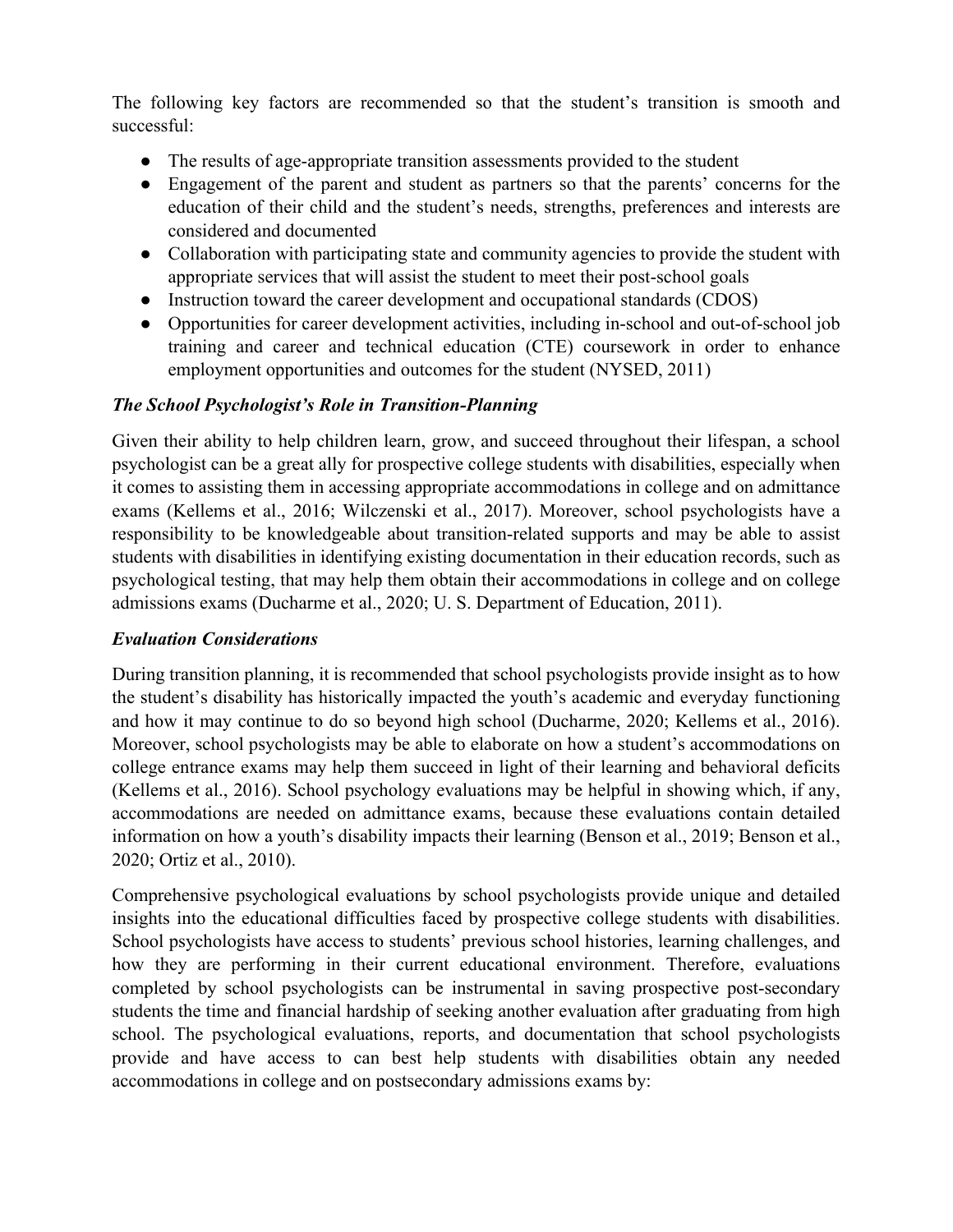- 1. Identifying their current and past limitations in academic skills or cognitive processes that have impacted learning and functioning (Weis et al., 2016)
- 2. Providing a history of how the student has responded to evidence-based interventions and supports
- 3. Noting how long students with disabilities have needed accommodations and supports in school
- 4. Advocating for evidence-based accommodation decisions at CSE meetings
- 5. Helping build students' self-advocacy skills before entering the post-secondary educational environment

To best support students with disabilities transitioning to post-secondary education, school psychologists can become familiar with guidelines, such as those published by American College Testing, The College Board, the U.S. Department of Justice Guidance on Disability Rights, and The United States Department of Education. School psychologists can reference those organizations' websites for guidance or see Appendix B for further information to best help students with disabilities.

Lindstrom and Lindstrom (2017) provide documentation that can assist prospective college students with disabilities in obtaining any needed accommodations in postsecondary education and on admissions exams including:

- Psychological measures that display consistency in performance throughout the years
- Records of the student's use of formal public school accommodations through an IEP or Section 504 plan (in K-12 school)
- Records showing the student's use of accommodations in their workplace or in the community
- Evidence of the student's utilization of previous accommodations on other high-stakes tests, such as the SAT, ACT, GRE, or state civil service exams
- Documentation of the student's past and current functional limitations from a qualified professional, such as a school psychologist, licensed psychologist, psychiatrist, or medical doctor
- Personal statements regarding how the youth's disability has impacted them throughout their lifespan

### **Other Transition-planning Considerations**

Comprehensive evaluations can also serve as an important roadmap for the development of the transition plan to identify skills and competencies the student can develop to promote a smoother transition to college. See appendix A for an example case study of how to support a student with a disability in their journey to college. As noted in Table 1, there are key differences between high school and college with regard to students' legal rights and responsibilities, advocacy, and support. In college, students are responsible for requesting accommodations, asking for help when needed, and developing compensatory learning strategies that work best for them (e.g., time management, study, note-taking skills, use of assistive technology). Further, given that the legal framework for which students are given accommodations changes from high school to college, there is no IEP or 504 Plan in college and their accommodations do not automatically transfer to college (Madaus, 2005). Though colleges are required to engage in an interactive process with the student to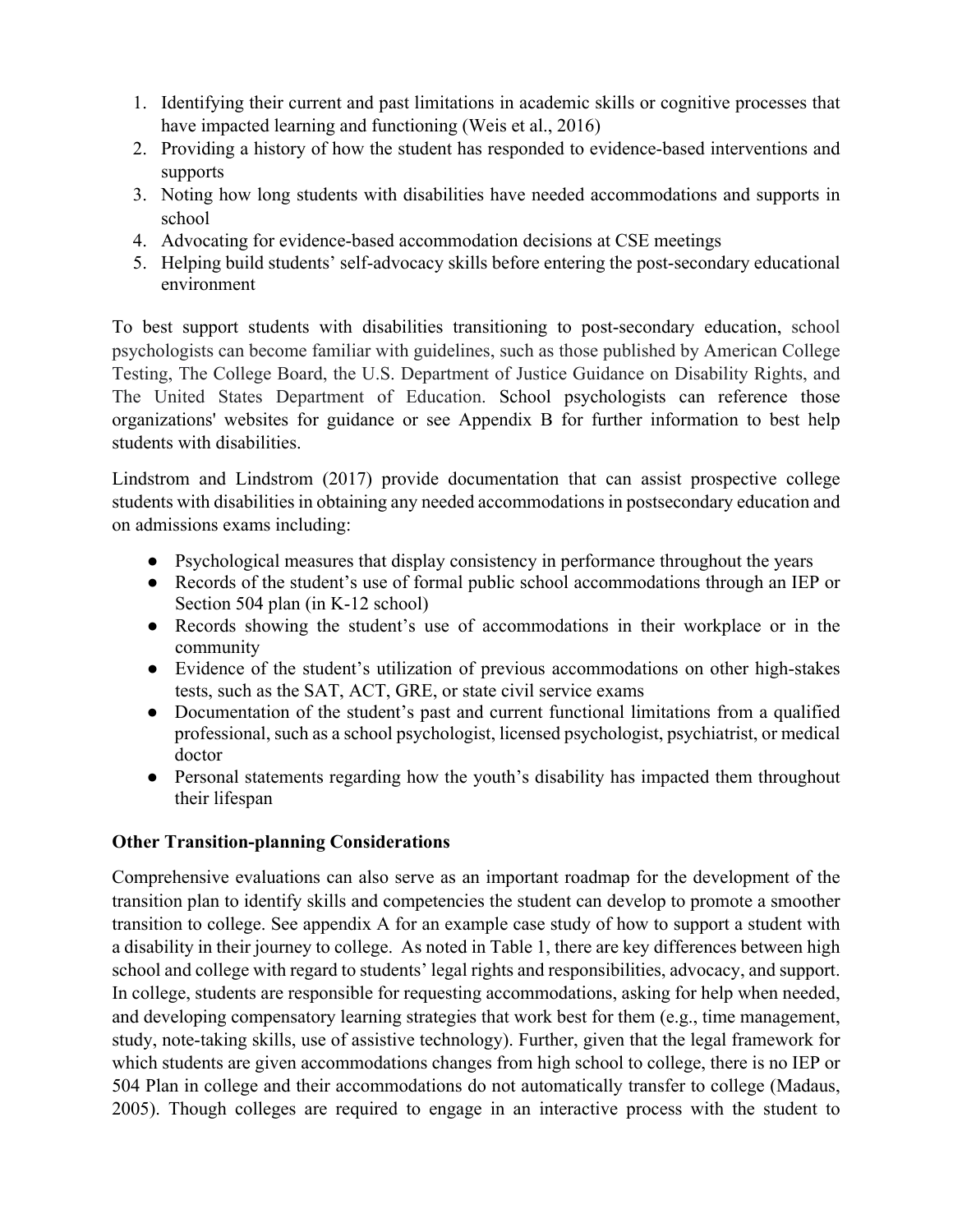determine accommodations on a case-by-case basis, accommodations granted at the high school level may or may not be considered reasonable and necessary for equal access in college. For example, extended time for assignments (Hamblet, n.d.) and course waivers are not commonly approved accommodations in college.

| <b>High School</b>                                                 | College                                                                                                |
|--------------------------------------------------------------------|--------------------------------------------------------------------------------------------------------|
| Federal special education law focus on                             | Federal anti-discrimination law focus on                                                               |
| success                                                            | access                                                                                                 |
| Fundamental modifications of programs and                          | All students need to meet the same degree                                                              |
| curriculum may be implemented.                                     | program requirements and technical                                                                     |
| Manifestation Determination process to                             | standards, as well as adhere to the Student                                                            |
| address behavioral concerns                                        | Code of Conduct, regardless of disability                                                              |
| The school district provides comprehensive                         | If updated documentation is required to                                                                |
| evaluations at no cost for students to receive                     | receive services, the student usually needs to                                                         |
| services                                                           | obtain an evaluation out of pocket                                                                     |
| Parents/guardians and teachers advocate for                        | Students must disclose a disability and engage                                                         |
| the student to receive services                                    | in an interactive process to request services                                                          |
| Teachers and support staff provide daily<br>individualized support | The student is responsible for seeking<br>academic assistance from instructors and<br>tutoring centers |

**Table 1.** Differences between high school and college for students with disabilities

### **Testing Accommodations**

Engaging in best practices for the evaluation process is also important for students who plan to take college preparatory and entrance exams. Students who wish to take the PSAT/SAT with accommodations are required to request accommodations with the The College Board. The College Board notes seven basic criteria required for accommodations that include:

- 1) Diagnosis to be clearly stated
- 2) Information is current
- 3) Student's educational, developmental, and medical history is presented
- 4) Diagnosis is supported
- 5) Functional limitation is described
- 6) Recommendations of accommodations are justified
- 7) Evaluator's professional credentials are established (College Board, 2022)

The College Board notes that in most cases, if a student is requesting the same accommodations as outlined in a student's IEP, 504, or other school-based plan, students typically are not required to submit additional documentation (College Board, 2022). Schools and families should note that such information and documentation is necessary to provide accommodations to ensure students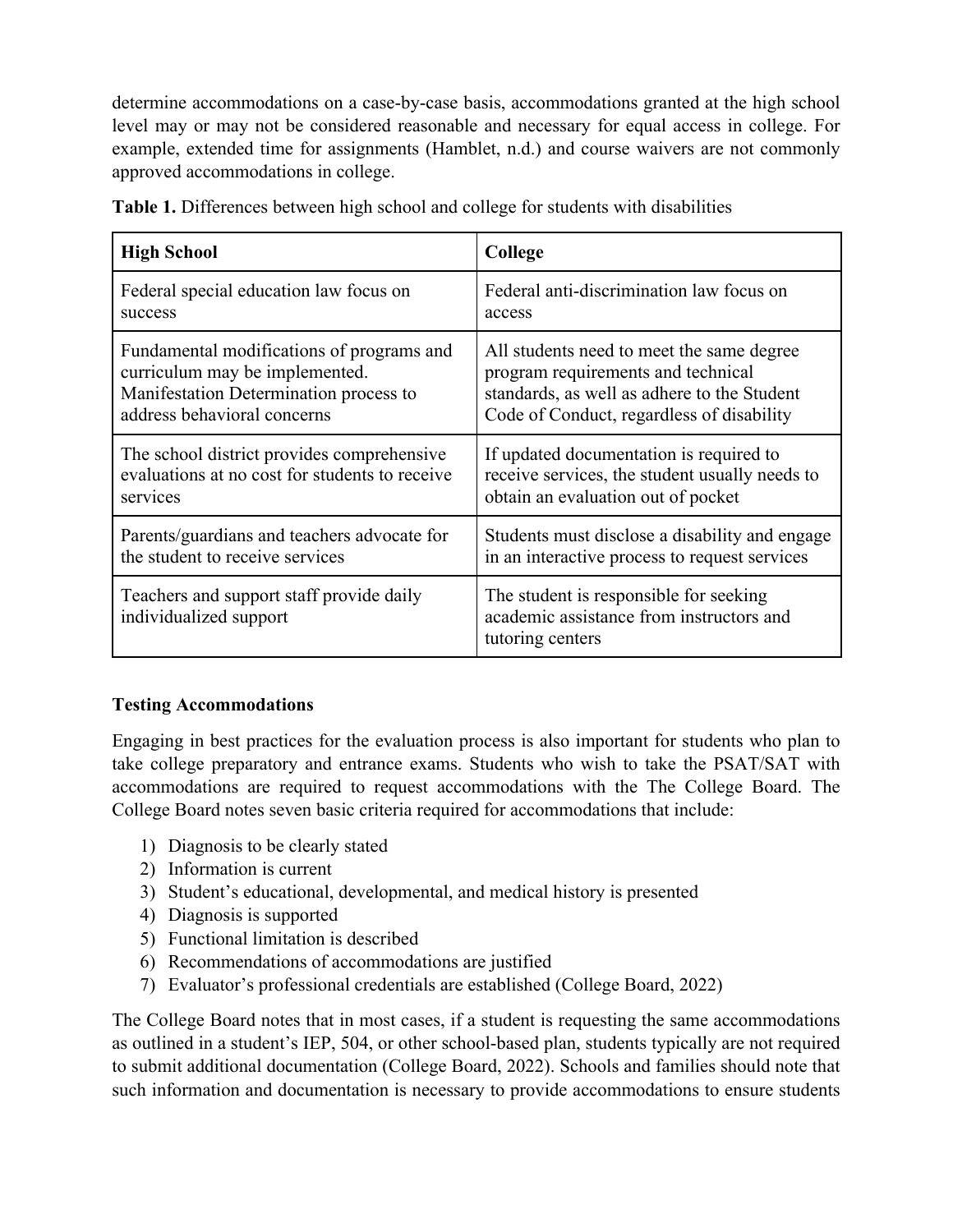equal access, not to provide an optimal testing environment or outcome (e.g., higher test score). The Educational Testing Service (ETS) and College Board websites provide information for families, evaluators, and schools to guide in the process.

The ETS, the organizational body that produces many standardized tests, notes the crucial role of the evaluator. The ETS notes the following requirements for accommodations:

- Must show impact of disability of a major life activity
- Documentation must include more than the IEP or 504 from high school
- The documentation cannot be limited in scope and content
- The diagnosis cannot be based on a screening or single subtest score
- A clear statement of diagnosis consistent with the DSM
- Clear description of history of disability from childhood and how it relates to current problems with academic performance or employment
- Must include documentation of history of accommodations being requested
- Disability must affect the client in multiple settings.

When college students apply for a graduate program, most are required to take a graduate entrance exam depending on their field of study, such as the GRE, LSAT, MCAT, GMATs. The process for requesting accommodations and documentation requirements vary depending on the exam. However, it is important to note the ETS requirements often include submitting documentation that is no more than five years old for learning disabilities, ADHD, ASD, or ID, and 12-months for psychiatric disabilities and TBI (ETS, 2022). This is likely not probablemic while the student is in high school, but may be for students who are applying for graduate-level exams who have not had a comprehensive evaluation in several years, especially for those whose college disability services office did not require this kind of documentation. Out-of-pocket evaluations can be timeconsuming and cost-prohibitive.

The documentation and evaluations provided by school psychologists can play a critical role in ensuring that undergraduate and even graduate students continue to receive their accommodations on admissions exams and throughout their degree programs. It is important for school psychologists to recognize and consider that their evaluations and records could potentially have implications for prospective college students with disabilities beyond high school.

# **Recommendations for School Psychologists and Educators**

To assist students in receiving appropriate accommodations on college admissions tests and in college classes, school psychologists can conduct comprehensive psychoeducational evaluations. One component of such evaluations is diagnostic cognitive and achievement testing, which can provide very helpful information regarding accommodation needs as well as information about skills that are relevant in making postsecondary path choices. Evaluations can also document testrelated impairment using real-world data, such as teachers' observations of behavior during classroom tests and patterns of classroom test performance with and without accommodations. Both types of data (i.e., from diagnostic testing as well as real-world performance and behavior) will be helpful to external entities, such as testing agencies and colleges, when making later decisions. Of course, some students who have a history of accommodations may be found to no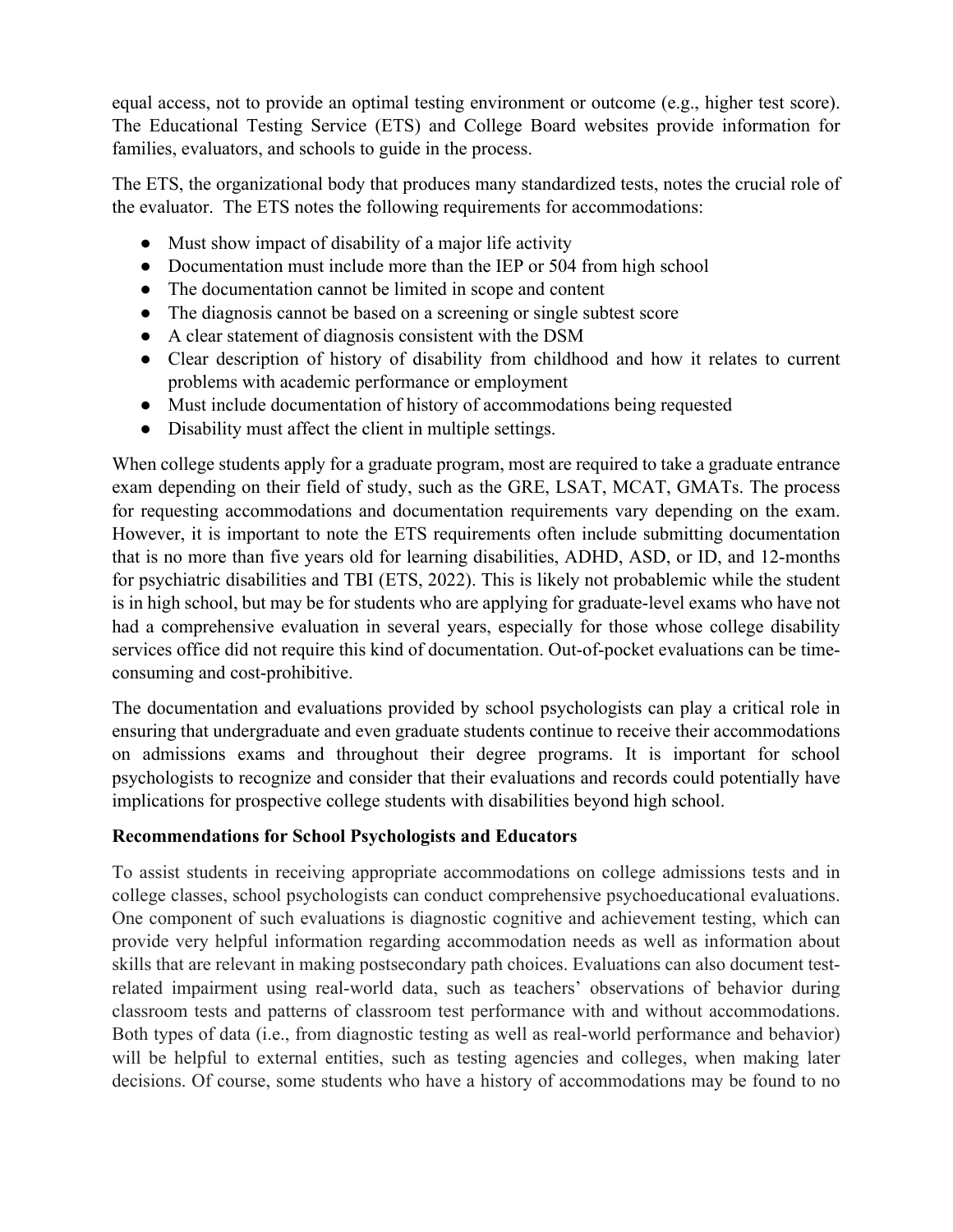longer need them; this should be documented as well. The goal should always be to provide accurate, evidence-based conclusions about functional needs.

Since school-based evaluations are done primarily for the purpose of determining current needs in the school setting, some districts may choose not to spare resources for full, comprehensive testing batteries (e.g., every high school senior completing a triennial reevaluation). In this case, families seeking full testing batteries can be directed to resources such as the NYSED Adult Career and Continuing Education Services-Vocational Rehabilitation (ACCES-VR) program or locally available reduced-price evaluations at university training clinics, as well as services from local private practitioners. Depending on the student's disability type, other resources such as those at the New York State Office for People With Developmental Disabilities (OPWDD) may be relevant. Practitioners may find useful the resources at the National Technical Assistance Center on Transition as well.

When helping students and families with transition planning, school psychologists should know that over the past several years, many colleges have either dropped use of admissions tests or have gone "test optional" (Marcus, 2021). Students and families can be encouraged to look into individual colleges' policies for more details, but this can expand options for students who are unable to do well on these tests, with or without accommodations. In addition, anxiety concerning tests is a common source of pressure during the college application process, but practitioners can implement or direct families to evidence-based interventions for test anxiety (Symes & Putwain, 2020). Successful intervention builds skills that are useful beyond admissions tests, in the college setting and elsewhere.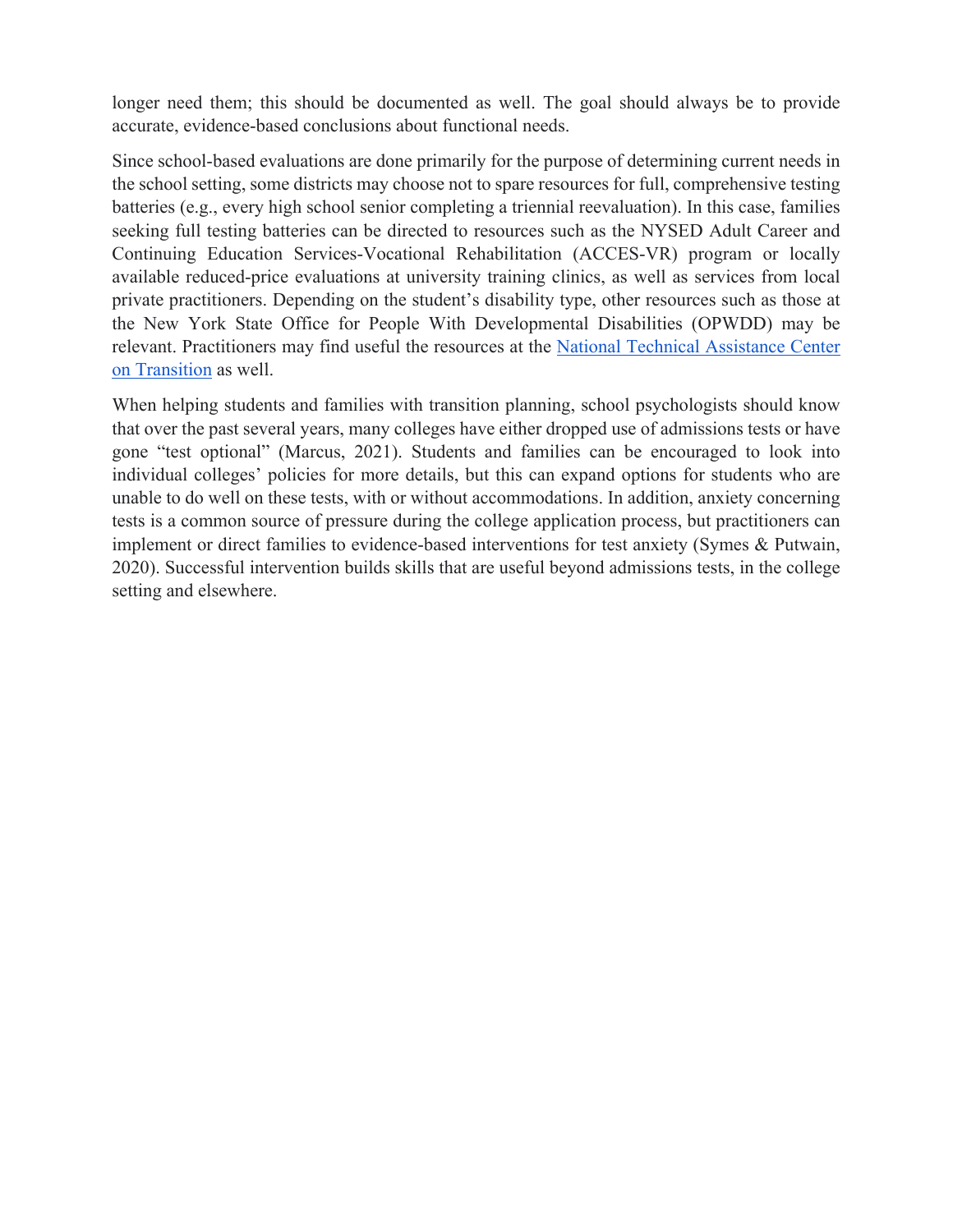### **Appendix A**

### **Mock Case Study**

Sonja is an eleventh-grade student at her local public high school. She has been classified as a student with an Other Health Impairment since she was in third grade. She has a diagnosis of ADHD. Sonja is due for a psychological reevaluation this year. She is on her way to attaining a Regents diploma when she graduates this year, and she hopes to attend college, major in criminal justice, and then eventually either attend law school or enter the field of law enforcement.

In preparing for her reevaluation, the school psychologist at Sonja's high school reviews her records and finds that Sonja's scores on measures of intellectual ability have been stable, across previous evaluations. She is passing all of her classes. Her academic test scores from three years ago (which fall in the low 80s for reading and writing, high 80s for math) appear to still be accurate reflections of where she is functioning. In addition, the school psychologist notices that Sonja's current IEP includes supports and services that appear to be appropriate for a student like Sonja. She is currently receiving co-teaching for ELA, social studies, science, and math, as well as a resource room, supplemental aids and services such as frequent reminders to remain on task, preferential seating, extra time for written assignments, access to a calculator for math work, and extra copies of notes and textbooks in case Sonja loses her work. Sonja's IEP also includes testing accommodations: extended time (1.5), small group testing, access to a calculator, and use of a word processor with spell check for written responses.

Knowing that Sonja wants to attend college, and that she will be taking the SAT this spring, the school psychologist decides to update testing with Sonja in order to help her establish eligibility for testing accommodations on the SAT, and also to facilitate her access to accommodations at the college level. The school psychologist knows that she must clearly establish that Sonja has a disability that impacts a major life activity (in this case, learning, studying, test-taking, and work completion), that that diagnosis must be clearly stated and supported with data (and not just a single test score), and that this limitation must be evident for an extended period of time (since childhood), clearly related to current problems that the student is experiencing, and must affect the student in more than one setting.

Therefore, the school psychologist conducts updated psychological testing (IQ and achievement) with Sonja, and also administers behavior rating scales to Sonja, her parents, and several of her teachers. The school psychologist also gathers anecdotal data from Sonja's teachers (report card comments and observations from the "present levels" section of her IEP), and reviews all of Sonja's previous psychological evaluations and IEPs.

The school psychologist triangulates data between sources and raters and writes a report demonstrating that Sonja is an intelligent student (her global IQ falls at the 85th percentile) with excellent basic reading skills (decoding falls at the 80<sup>th</sup> percentile), but serious deficits in working memory and sustained attention (10<sup>th</sup> percentile scores) that directly impact Sonja's academic fluency (reading, writing, and math calculation). All raters, including Sonja, describe her attention problems as falling within the clinically significant range (90<sup>th</sup> percentile or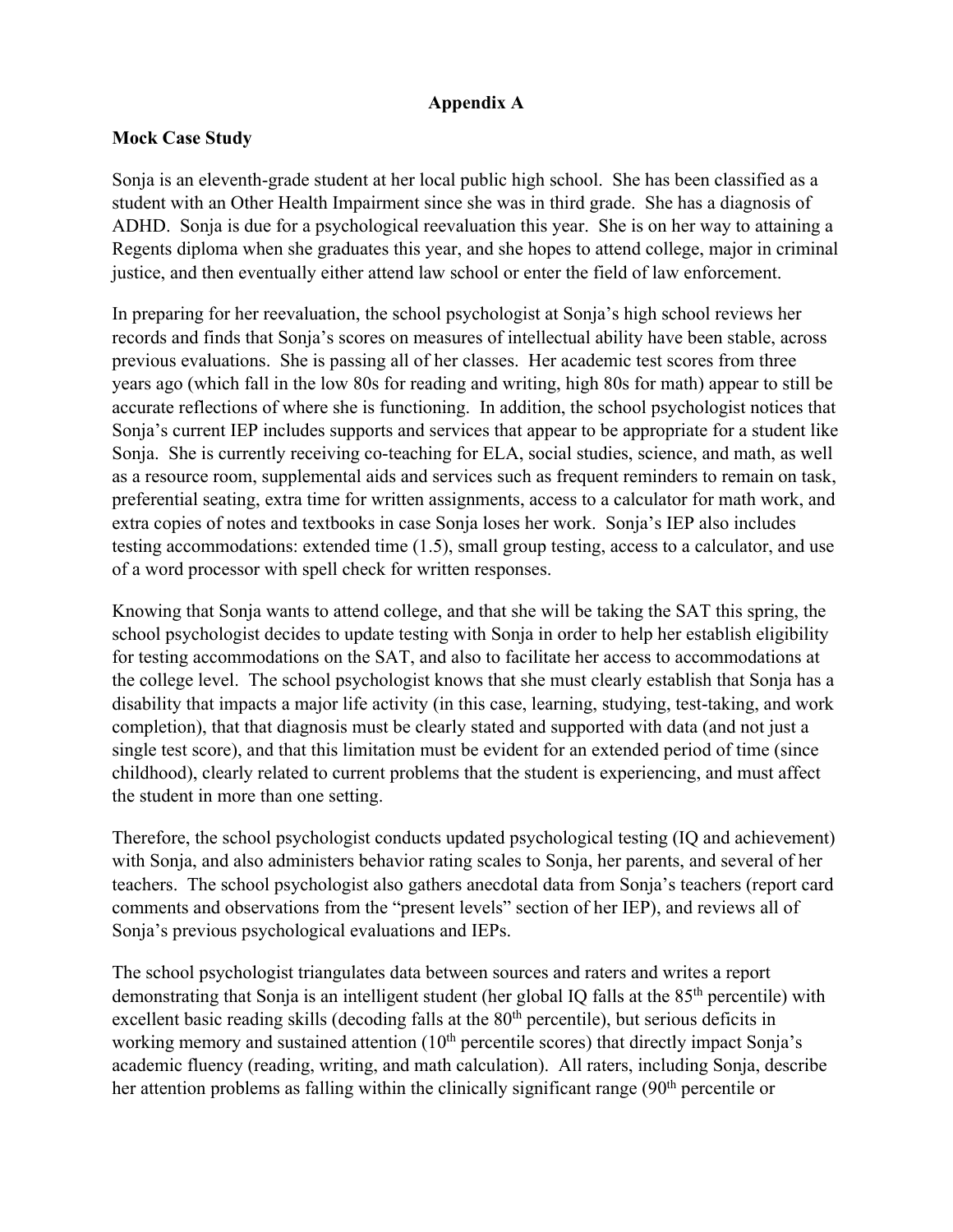greater). Sonja's reading comprehension skills are negatively impacted by attention, and fall at the 20th percentile. She has difficulty spelling and composing written responses, and she can express her ideas better orally than in writing. Sonja has difficulty sustaining attention to wholegroup instruction without getting distracted (she was about 40% off-task during the classroom observation), does better one-on-one or in small group settings, and she needs extra time to organize her thoughts and complete a rough draft before completing writing assignments. In addition, it appears as if Sonja has consistently demonstrated these difficulties, throughout her educational career, and the school psychologist takes care to refer to previous IEPs and psychological evaluations from elementary and middle school to make that point. For example, Sonja began receiving accommodations on state tests in fourth grade and has used them consistently from fourth grade to the present day. At the end of her report, the school psychologist states conclusively that Sonja continues to have ADHD Attention Deficit Hyperactivity Disorder (predominantly inattentive type), and makes specific, data-based recommendations for supports and accommodations that Sonja needs in high school and in postsecondary settings.

Finally, the school psychologist sits down with Sonja, after the report is written and before the CSE meeting, to review the report in detail, with the goal of helping Sonja understand her disability, her unique strengths and needs, and how to advocate for herself and her rights as a college student with a disability. She also prepares Sonja to participate meaningfully in the upcoming CSE.

#### **Appendix B**

**Helpful Resources for Students with Disabilities and School Psychologists**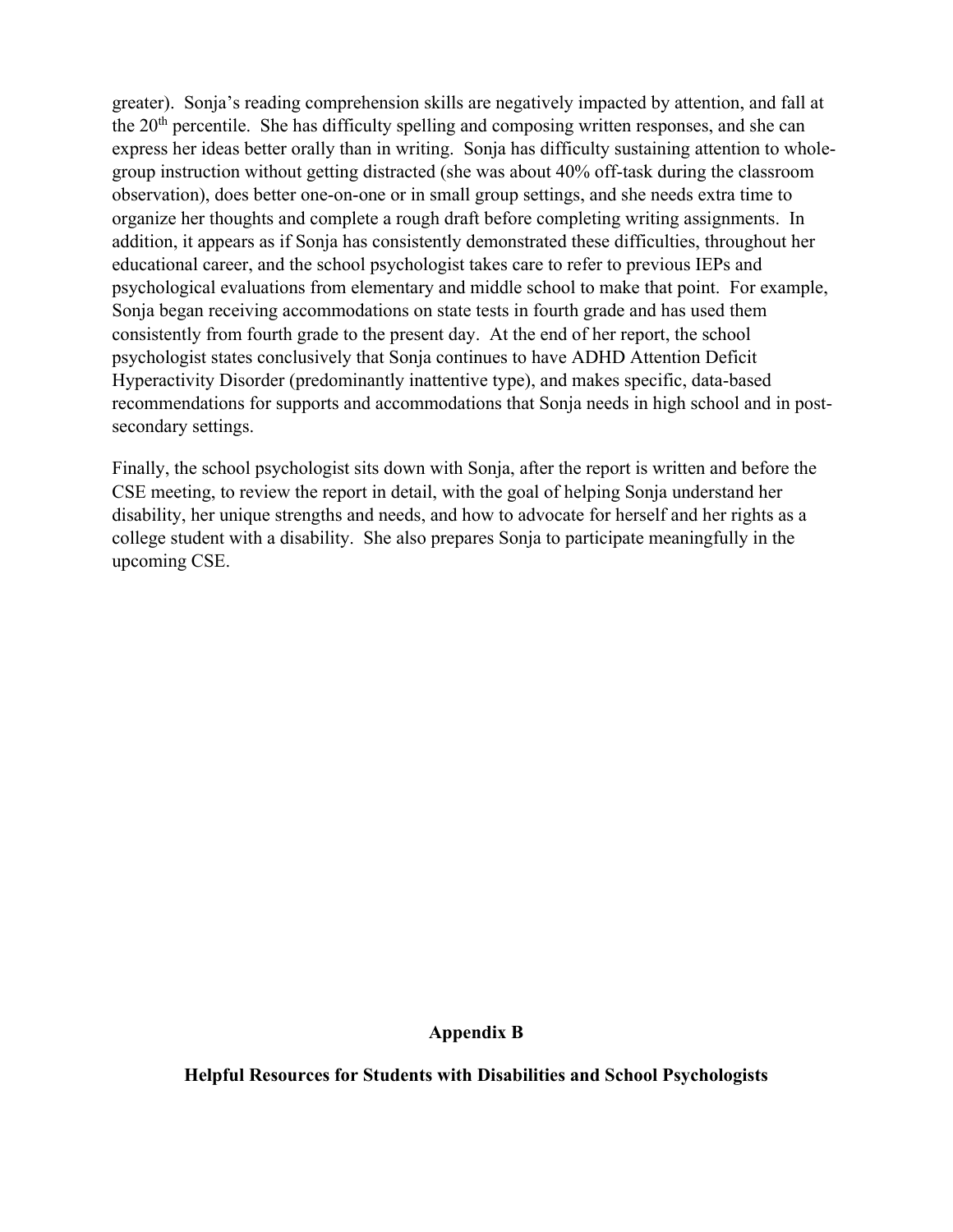#### **American College Testing (ACT)**

The American College Testing is a non-profit that administers the ACT for college admissions, which consists of testing in the areas of English, Math, Social Studies and Natural Sciences. The exam's purpose is to measure general development in one's education and their capability of college success. It is a multiple choice assessment in which the scores provide an indicator of "college readiness." Information on disability accommodations for the ACT can be found at this website link.

#### **Association of Higher Education and Disability (AHEAD**)

AHEAD is the leading professional membership association for individuals committed to equity for persons with disabilities in higher education. They provide guidance and support for students with disabilities entering or currently enrolled in postsecondary education and the professionals who work with these students. More specifically, they offer a guidance document to assist students with disabilities and the professionals working with them assistance in obtaining accommodations in college which can be found at this website link.

#### **The College Board**

The College Board is a non- profit that connects students to college success and opportunity. It was created to expand access to higher education by helping students prepare for transition to college through the use of programs and services in college readiness and success. This also includes research and advocacy and is governed by a Board of Trustees. Some students with documented disabilities are eligible for accommodations but must receive approval by the Services for Students with Disabilities (SSD). Criteria includes; a documented disability, participation in a college board exam is impacted, the requested accommodation is needed and the accommodation(s) is received on school tests. More information can be found on their website at this link.

### **United States Department of Justice. (2014)**

In 2014, the United States Department of Justice put out a guidance document on testing accommodations for students with disabilities. The guidance document addresses the obligations of testing entities that administer exams for application, licensing, certification, and credentialing purposes from secondary to post graduate levels. Detailed information can be found on their website.

#### **United States Department of Education**

The United States Department of Education has published a document providing detailed guidance on the transition of students with disabilities to postsecondary education. The document provides information on how high school educators, and in particular school psychologists and school counselors, can assist students with disabilities obtain their accommodations and meet the documentation requirements of post-secondary education institutes. In particular the United States Department of Education (2011) notes that "school personnel should be aware that institutions of postsecondary education typically do not accept brief conclusory statements for which no supporting evidence is offered as sufficient documentation of a disability and the need for an academic adjustment. School personnel should also be aware that some colleges may delay or deny services if the diagnosis or the documentation is unclear" (para. 18). The United States Department of Education (2011) *Transition of Students with Disabilities to Postsecondary Education: A Guide for High School Educators* can be found here on their website.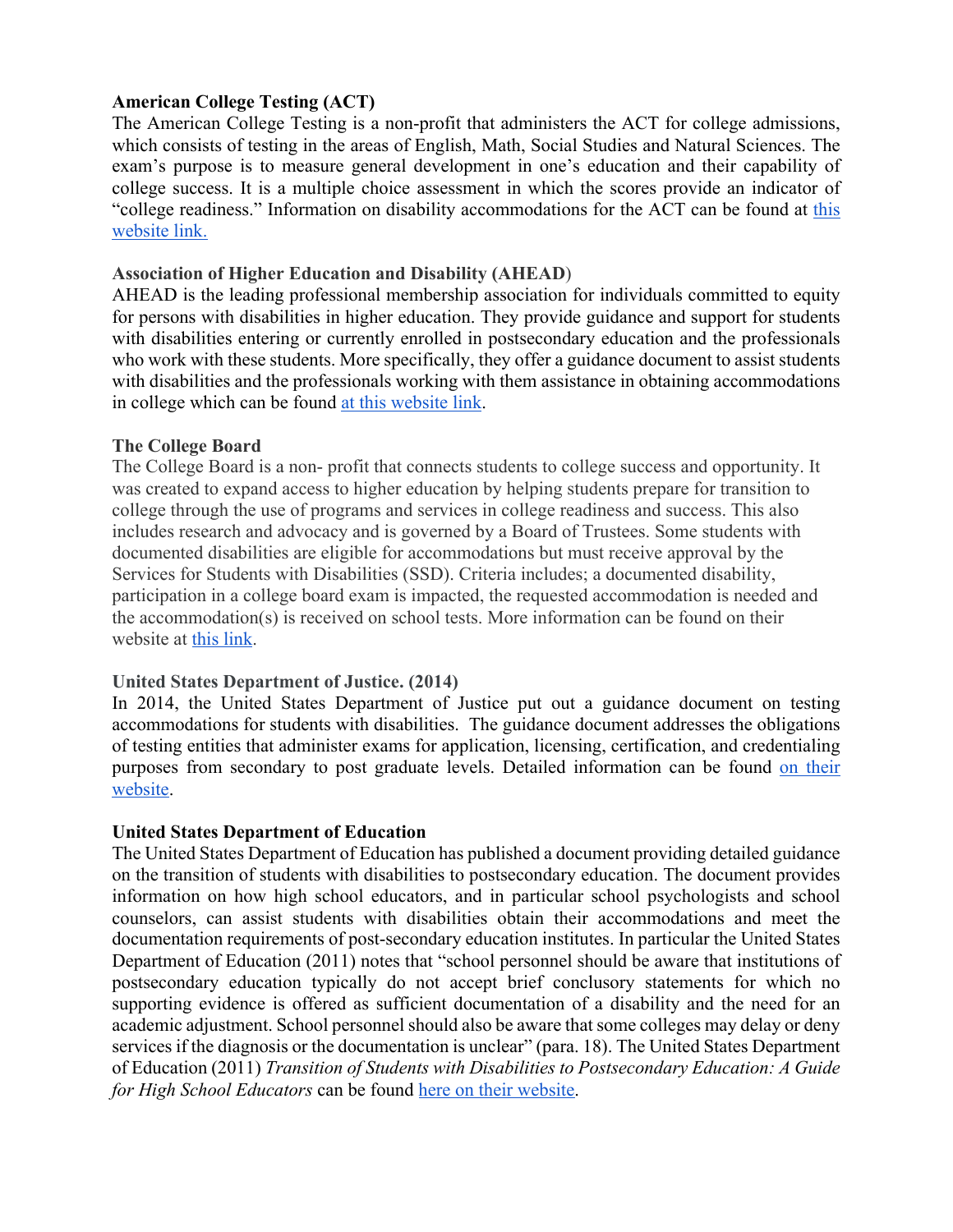#### **The Job Accommodation Network (JAN**)

Although not mentioned specifically in this position statement, individuals with disabilities and professionals working with them may find the Job Accommodation Network a great resource. JAN is the leading source of free, expert, and confidential guidance on workplace accommodations and disability employment issues. JAN helps people with disabilities enhance their employability, and shows employers how to capitalize on the value and talent that people with disabilities add to the workplace. The organization offers free one-on-one consultation for people with disabilities in regards to workplace accommodations, the Americans with Disabilities Act (ADA) and related legislation, and self-employment and entrepreneurship options for people with disabilities. Assistance is available both over the phone and online. More information on JAN can be found here on their website.

#### **United States Government Accountability Office**

The U.S. Government Accountability Office (GAO) is an independent, nonpartisan agency that works for Congress. Often called the "congressional watchdog." In 2011, the GAO examined the types of accommodations requested, the factors test companies consider when approving requests, challenges faced by individuals and test companies in receiving and granting accommodations, and how the federal agencies enforce compliance with relevant disability laws and regulations. The GAO recommended that the DOJ take steps to develop a strategic approach to enforcement of testing accommodations. The study can be found here on their website.

#### **References**

Association of Higher Education and Disability. (2020). *Supporting accommodation requests:* 

*Guidance on documentation practices.* https://www.ahead.org/professional-

resources/accommodations/documentation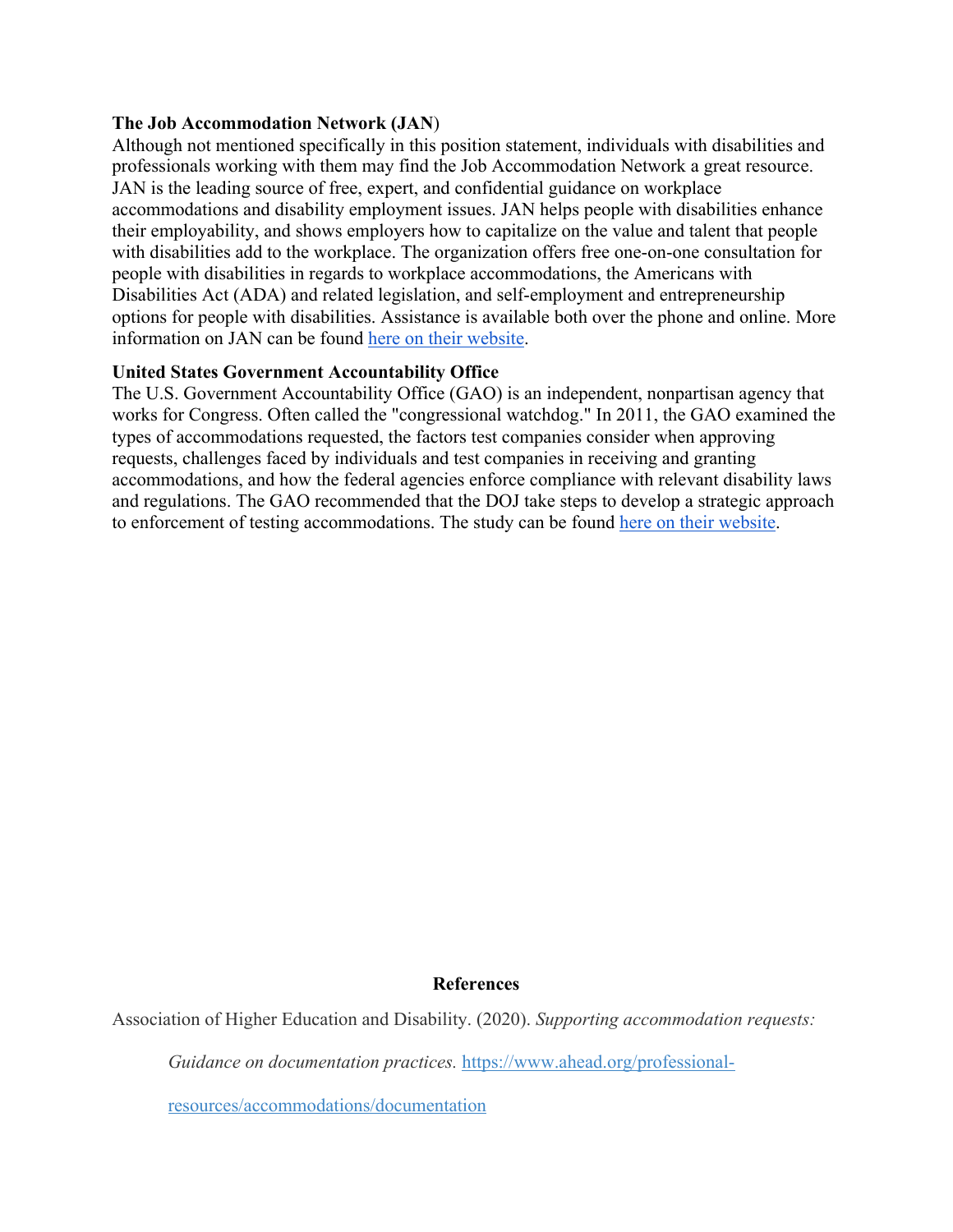- Aquino, K.C. & Bittinger, J. D. (2019). The self-(un)identification of disability in higher education. *Journal of Postsecondary Education and Disability, 32*(1), 5-19.
- Benson, N. F., Floyd, R. G., Kranzler, J. H., Eckert, T. L., Fefer, S. A., & Morgan, G. B. (2019). Test use and assessment practices of school psychologists in the United States: Findings from the 2017 National Survey. *Journal of School Psychology, 72,* 29–

48. https://doi.org/10.1016/j.jsp.2018.12.004

Benson, N. F., Maki, K. E., Floyd, R. G., Eckert, T. L., Kranzler, J. H., & Fefer, S. A. (2020). A national survey of school psychologists' practices in identifying specific learning disabilities. *School Psychology, 35*(2), 146–157. https://doi.org/10.1037/spq0000344

College Board. (2022). *Accommodations: What we look for in documentation.*

https://accommodations.collegeboard.org/request-accommodations/providedocumentation/what-we-look-for

College Board. (2022). *Accommodations: Requesting through the school.*  https://accommodations.collegeboard.org/request-accommodations/request/through-theschool

Ducharme D., Roach, A. T., & Wellons, Q. D. (2020). The role of school psychologists in employment-focused transition services. *Journal of Applied School Psychology, 36*(4), 376 – 400. https://doi.org/10.1080/15377903.2020.1749205

Educational Testing Service. (2022). *Disability documentation guidelines.*

https://www.ets.org/disabilities/documentation/

Hamblet, E. C. (n.d.). *Are assignment deadline extensions a commonly approved disability accommodation at college?* https://ldadvisory.com/are-assignment-deadline-extensionsa-commonly-approved-disability-accommodation-at-college/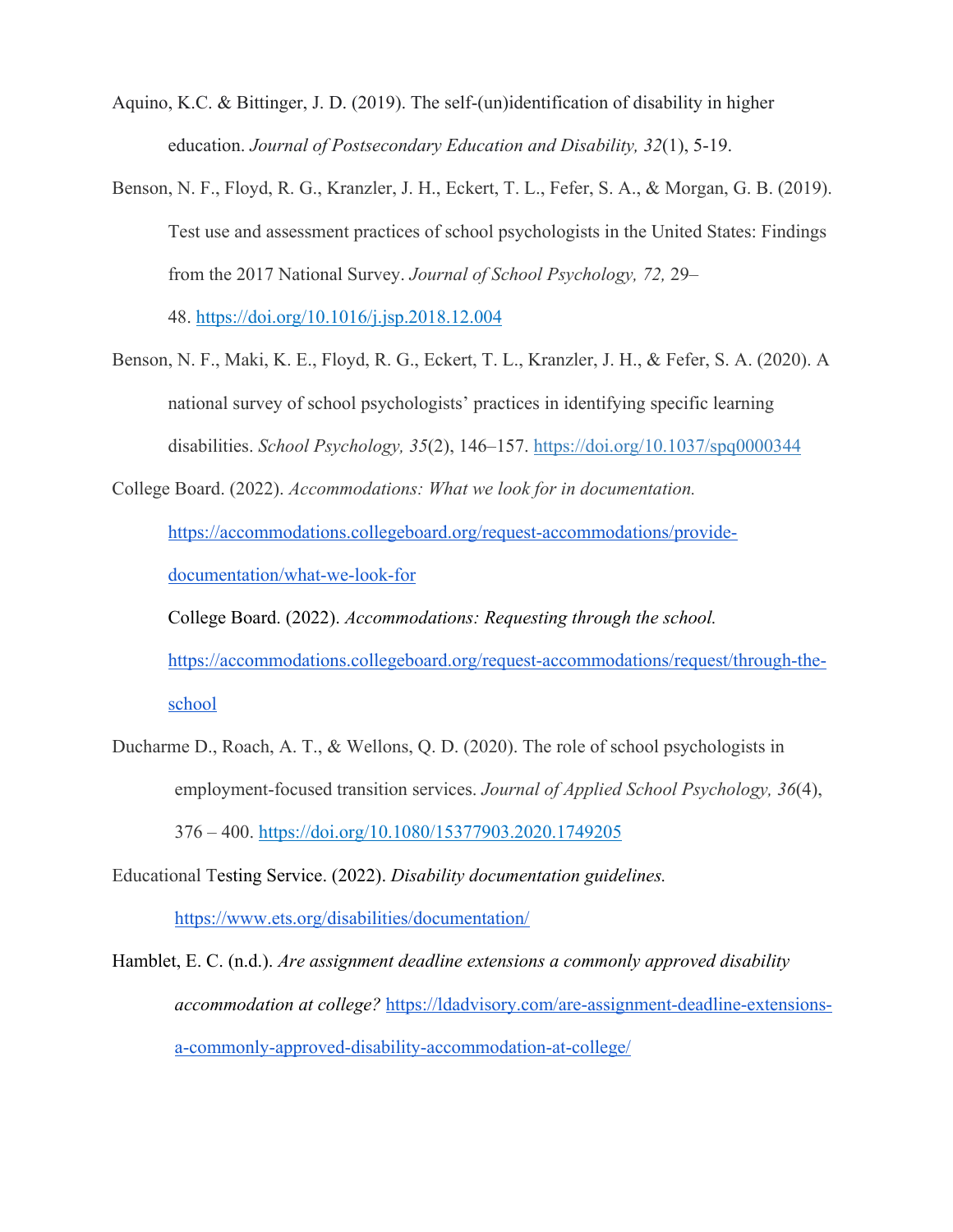- Kellems, R. O., Springer, B., Wilkins, M. K., & Anderson, C. (2016). Collaboration in transition assessment: School psychologists and special educators working together to improve outcomes for students with disabilities. *Preventing School Failure, 60*(3), 215 – 221. https://doi.org/10.1080/1045988X.2015.1075465
- Kimball, E. W., Moore, A., Vaccaro, A., Troiano, P. F., & Newman, B. M. (2016). College students with disabilities redefine activism: Self-advocacy, storytelling, and collective action. *Journal of Diversity in Higher Education, 9*(3), 245–260. https://doi.org/10.1037/dhe0000031
- Lindstrom, W., & Lindstrom, J. H. (2017). College admissions tests and LD and ADHD documentation guidelines: Consistency with emerging legal guidance. *Journal of Disability Policy Studies, 28*(1). 32 – 32. https://doi.org/10.1177/1044207317696261
- Madaus, J. W. (2005). Navigating the college transition maze: A guide for students with learning disabilities. *Teaching Exceptional Children, 37*(3), 32-37.

https://doi.org/10.1177/004005990503700305

Marcus, J. (2021). A test for the test makers. *Education Next*.

https://www.educationnext.org/test-for-test-makers-college-board-act-pandemic-testoptional-admissions/

National Center for Education Statistics. (2016). *Digest of education statistics, 2015* 

*(51st ed).* https://nces.ed.gov/pubs2016/2016014.pdf

National Center for Education Statistics. (2021). *Digest of Education Statistics, 2019 (55th ed).* https://nces.ed.gov/pubs2021/2021009.pdf

Newman, L., Wagner, M., Cameto, R., Knokey, A-M., & Shaver, D. (2010). *Comparisons across time of the outcomes of youth with disabilities up to 4 years after high school: A report of findings from the National Longitudinal Transition Study (NLTS) and the*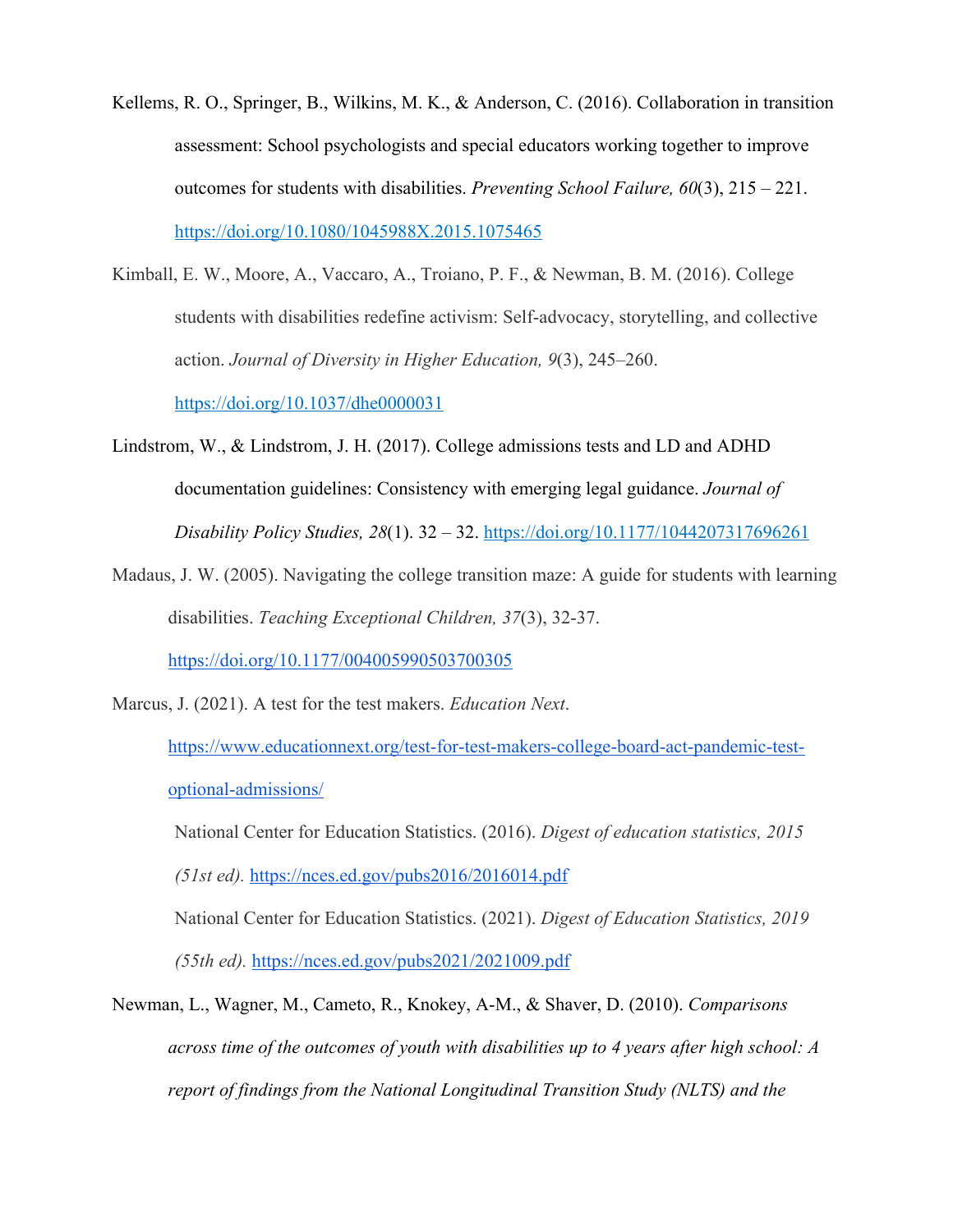*National Longitudinal Transition Study-2 (NLTS2)*. National Center for Special Education Research (NCSER). https://files.eric.ed.gov/fulltext/ED512149.pdf New York State Education Department (2011). *Transition planning and services for students with disabilities.* 

https://www.p12.nysed.gov//specialed/publications/transitionplanning-nov11.pdf

Ortiz, S. O., Lella, S. A., & Canter, A. (2010). *Intellectual ability and assessment: A primer for parents and educators.* National Association of School Psychologists. https://www.nasponline.org/Documents/Resources%20and%20Publications/Handouts/F amilies%20and%20Educators/Intellectual\_Ability\_and\_Assessment.pdf

- Schaffer, G. E., Shahrokh, S. M., Faber, A. J., & Stageberg, D. (2021). Perceptions of high school and college students with autism related to their obstacles and strategies to academic success. *Journal of Inclusive Postsecondary Education, 3*(1), 1 – 31. https://doi.org/10.13021/jipe.2020.2834
- Shallish, L. (2017). A different diversity?: Challenging the exclusion of disability studies from higher education research and practice. In Kim, E. & Aquino, K. C. (Eds.), *Disability as diversity in higher education* (pp. 19-30). Routledge.
- State University of New York. (n.d.). *High school to college.* https://www.suny.edu/attend/getstarted/students-with-disabilities/high-school-to-college/

Symes, W., & Putwain, D. W. (2020). The four Ws of test anxiety. *Psychologica, 63*(2), 31-52.

United States Department of Education. (2011). *Transition of students with disabilities to postsecondary education: A guide for high school educators.*  https://www2.ed.gov/about/offices/list/ocr/transitionguide.html

US Department of Education (2020). *A Transition Guide to Postsecondary Education and Employment for Students and Youth with Disabilities*